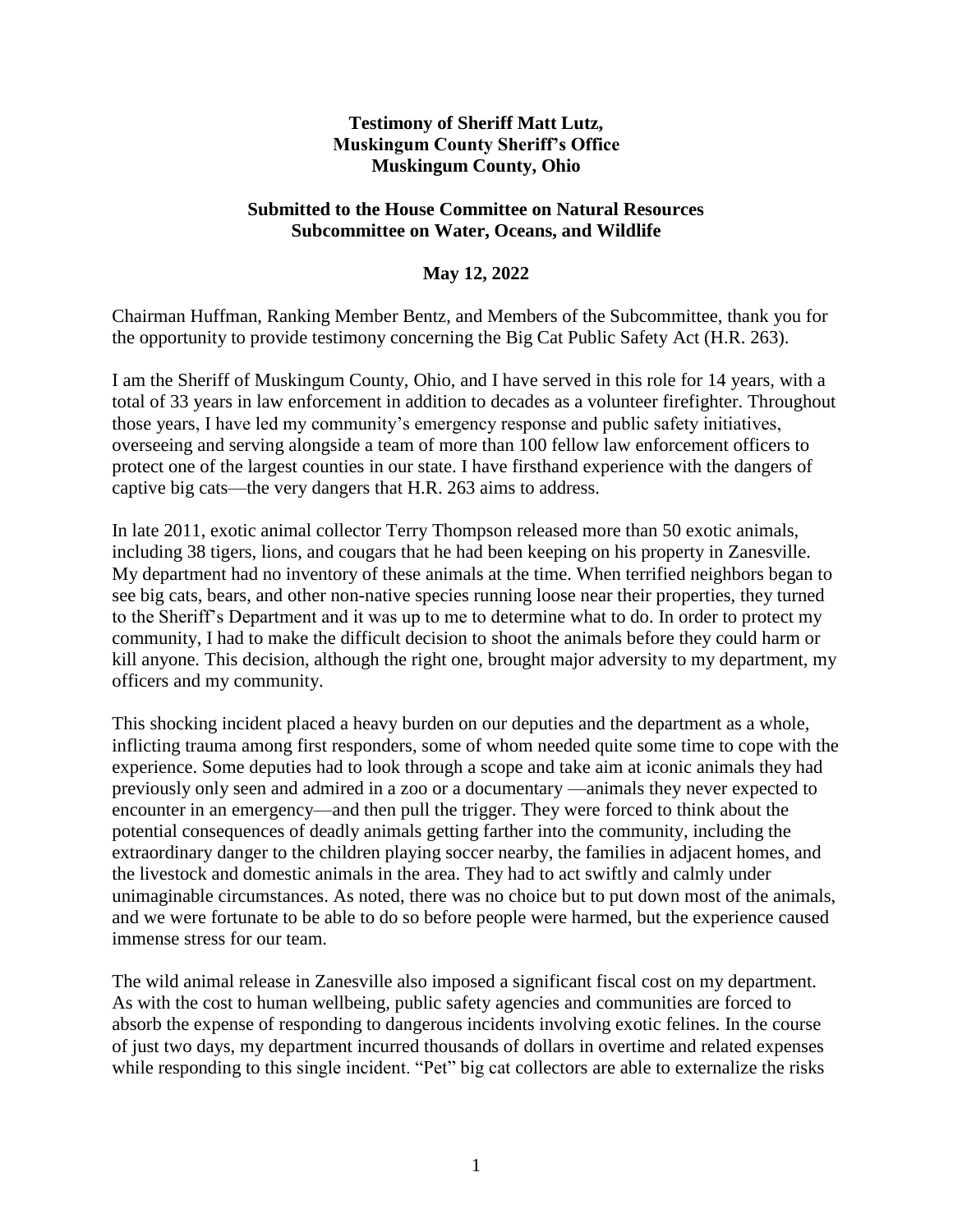created by irresponsible ownership, leaving taxpayers to bear the cost when big cats escape or otherwise jeopardize the public.

While this experience was extremely difficult for all involved, I want to stress that it could have been exponentially worse; it is miraculous that there was no loss of human life or serious injury that day. When the animals were released, a neighbor looked out a window and saw two exotic animals, including a big cat, in a nearby field, and she quickly notified the Sheriff's Department. She happened to know that Mr. Thompson kept exotic animals and that he did not have a containment fence in place, and we were able to respond quickly to her report. For the tiger that we did not contain until the following morning, animal care specialists noted that the stormy weather had likely caused the animal to remain in the area. The outcome could have been much worse if any single condition had been just slightly different, and it could be far worse next time. *Enacting H.R. 263 can help to ensure that there is no "next time."*

Indeed, if the Big Cat Public Safety Act had been in place, Mr. Thompson would not have been allowed to acquire and keep these deadly big cats in his backyard collection, and my department and my community would not have had to rely on "luck" to avoid loss of life. Even if his animals had qualified for the bill's "grandfather clause," he would have been prevented from continually acquiring new animals and, importantly, officials would have had an inventory of the species that were on his property.

In addition to cases in which the animals themselves cause emergencies, like escapes and attacks, the presence of such dangerous species can make it substantially more difficult to respond to other urgent situations. If first responders are called to address a crime, medical emergency, or fire, unexpectedly encountering a dangerous big cat puts the responders in harm's way and makes it more difficult to address the primary emergency.

My profession requires that I be prepared for unexpected and often dangerous circumstances. However, my colleagues and I should not be faced with the dangers of big cats kept in unqualified hands, nor should our communities. Law enforcement and other first responders do not go through training and typically do not have the equipment or facilities to manage escapes, attacks and other dangerous incidents involving tigers, lions, or other big cats—nor should we be expected to add this unnecessary risk, which could be eliminated through proper legislative action, to the list of dangers inherent in the role.

The Big Cat Public Safety Act represents a critical opportunity to protect first responders, as well as the public and the animals themselves. H.R. 263 will prohibit individuals from keeping tigers, lions, and other big cats as pets and limit dangerous direct contact between these wild animals and members of the public. The bill does not restrict ownership or breeding by zoos or other exhibitors licensed by the U.S. Department of Agriculture (USDA); rather, it aims to rein in the deadly trade in "pet" big cats and safeguard the public from having direct contact with apex predators. The bill would not result in the seizure of any big cats currently in private hands; those animals would be "grandfathered" and the owners would simply be barred from acquiring or breeding additional big cats.